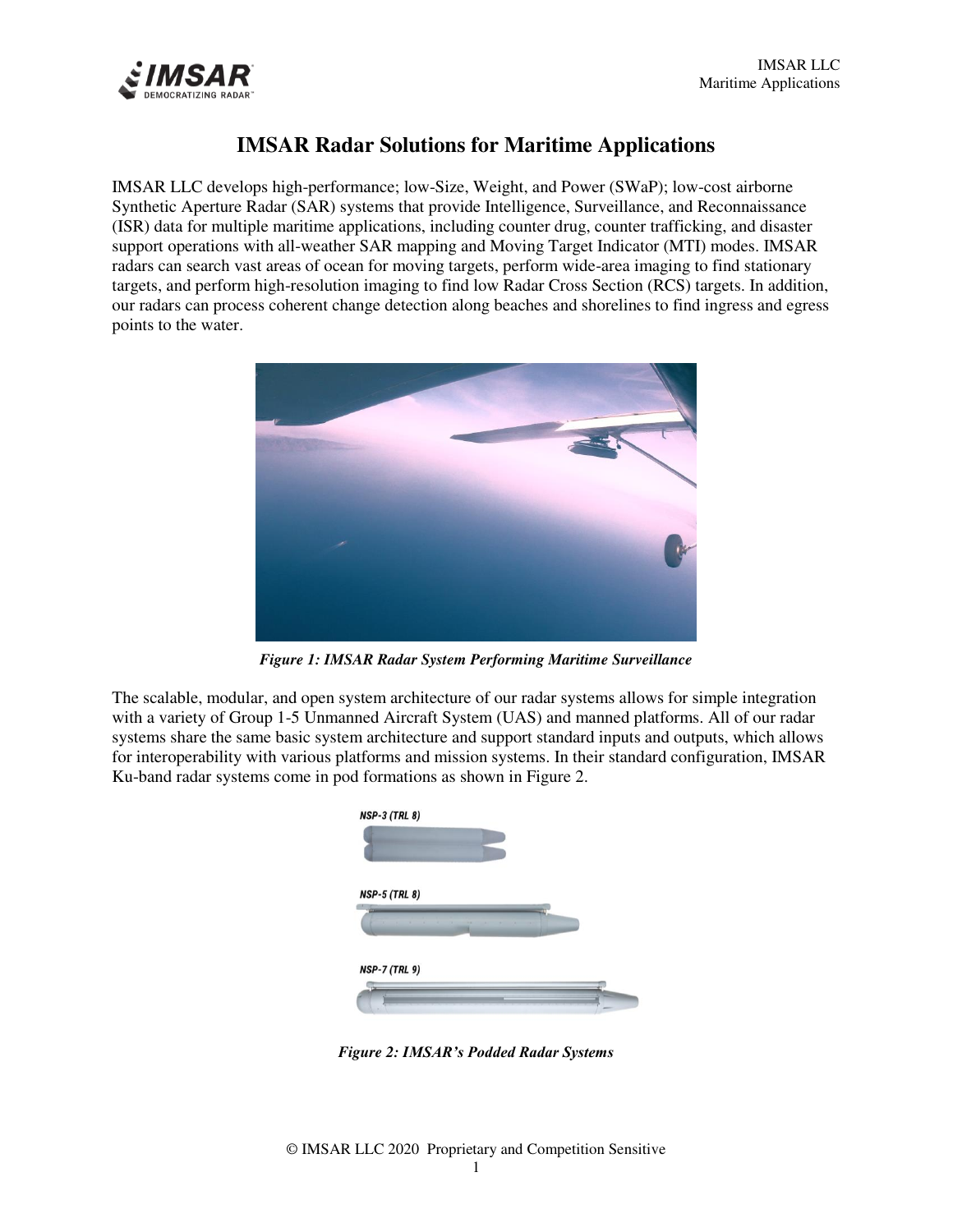

IMSAR has extensive experience implementing standard and custom integrations of operationally proven radar systems on a variety of platforms. Figure 3 shows several integrations of the standard NSP radar pods. In addition, components can be reconfigured to accommodate custom and deep integrations, as shown in Figure 4.



*Figure 3: Successful Integrations of IMSAR's Family of Low-SWaP-C Radar Systems. IMSAR has successfully increased the ISR capabilities of multiple aircraft, including (from upper left to lower right) the King Air C90, the King Air B200, the King Air 350, and the Skyfront Perimeter 8.* 



*Figure 4: IMSAR's NSP-7 Radar System Integrated with an Optical Sensor (left) and the NSP-3 radar system components deeply integrated into the ScanEagle UAS platform (right)*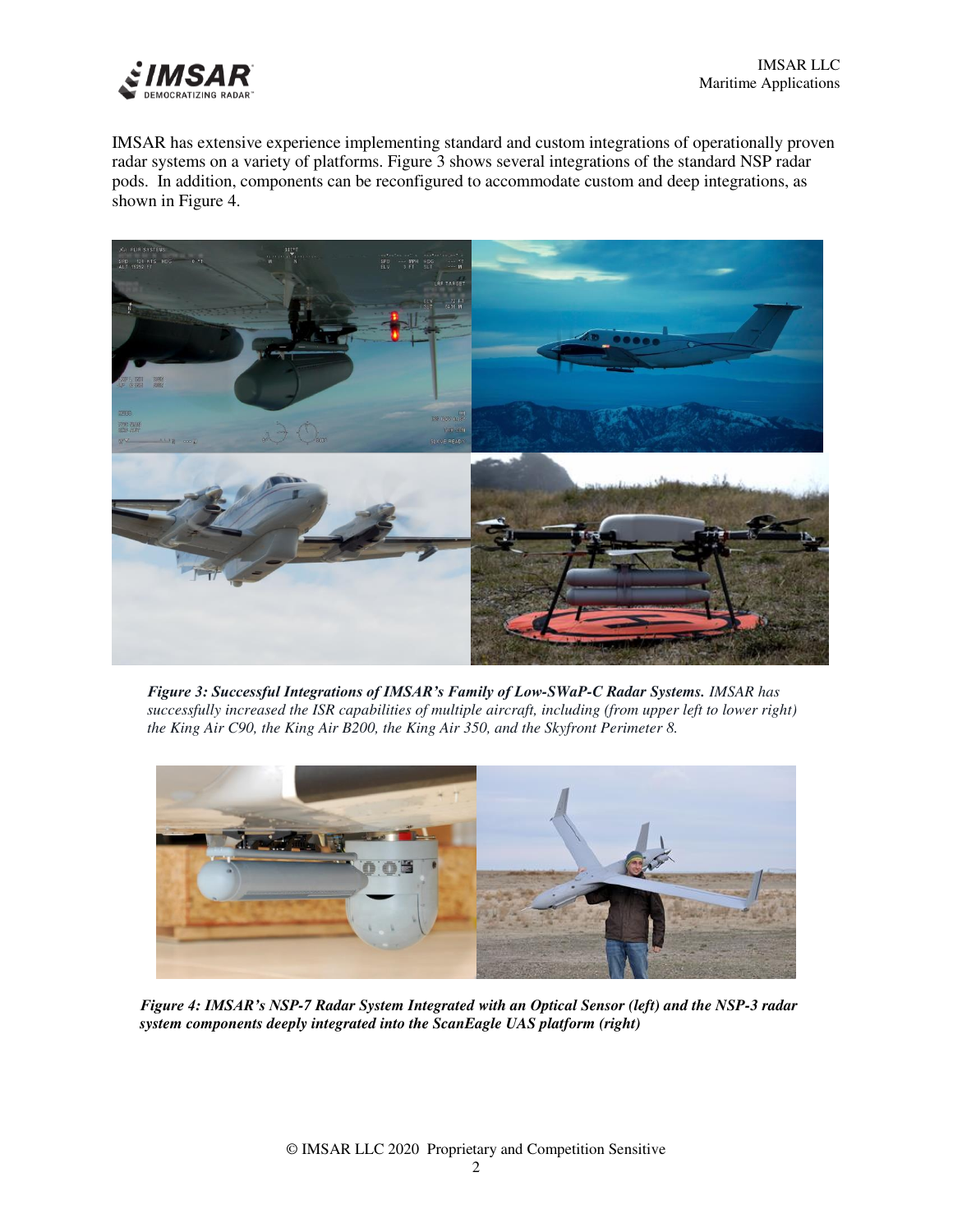

## **Radar System Specifications**

The NSP systems perform spotlight and stripmap imaging day and night, under all weather conditions, including smoke, fog and other obscurations. The low SWaP of the NSP radar systems allow for longer platform endurance and the emplacement of additional payload sensors. The NSP radar systems only require power, Ethernet, and a connection to a GPS antenna from the host platform to operate. As summarized in the table below, the NSP family of radar systems designed for Group 2-5 and manned platforms provide a low-risk, highly sustainable sensor payload for enhanced ISR data and situational awareness in maritime environments.

| <b>Characteristics of NSP Radar Systems</b>                       |                                                                                                                                                                                                                                                                                                                                                                                 |                                        |                                        |  |  |
|-------------------------------------------------------------------|---------------------------------------------------------------------------------------------------------------------------------------------------------------------------------------------------------------------------------------------------------------------------------------------------------------------------------------------------------------------------------|----------------------------------------|----------------------------------------|--|--|
| <b>System</b>                                                     | <b>NSP-3</b>                                                                                                                                                                                                                                                                                                                                                                    | <b>NSP-5</b>                           | <b>NSP-7</b>                           |  |  |
| <b>Size</b>                                                       | (2 pods) 9.5 cm diameter,<br>77.6 cm length, 9.5 cm height 117.9 cm L x 17.5 cm H 147.5 cm L x 17.3 cm H                                                                                                                                                                                                                                                                        | 13.7 cm diameter                       | 5.4 in diameter                        |  |  |
| Weight                                                            | 3.35 kg                                                                                                                                                                                                                                                                                                                                                                         | $7.5 \text{ kg}$                       | $10.9$ kg                              |  |  |
| <b>Max. Power</b><br><b>Required</b>                              | 81 W @ 28 V                                                                                                                                                                                                                                                                                                                                                                     | 130 W @ 28 V                           | 275 W @ 28 V                           |  |  |
| <b>Target Platforms</b>                                           | Group 2 UAS                                                                                                                                                                                                                                                                                                                                                                     | Group 3 UAS                            | Group 4-5 UAS, Manned                  |  |  |
| <b>Recommended</b><br><b>Operating Altitude</b>                   | Up to 6,000 ft Above Ground<br>Level (AGL), mode<br>dependent                                                                                                                                                                                                                                                                                                                   | Up to 10,000 ft AGL,<br>mode dependent | Up to 23,000 ft AGL,<br>mode dependent |  |  |
| <b>Modular</b> and<br><b>Scalable Design</b>                      | IMSAR radar systems are modular, which allows for the easy integration of a full<br>system on nearly any platform.                                                                                                                                                                                                                                                              |                                        |                                        |  |  |
| <b>Reduced</b><br>Aerodynamic<br><b>Impact</b>                    | IMSAR's modular system and panelized Electronically Scanned Arrays (ESAs)<br>allow for a slim integration, which reduces aerodynamic impact. The system has<br>minimal drag.                                                                                                                                                                                                    |                                        |                                        |  |  |
|                                                                   | Low Technical Risk MSAR's radar systems are Technology Readiness Level (TRL) 8-9 and require<br>little development to support new integrations, which will drastically shorten the<br>timeline required to become fully-mission capable.                                                                                                                                        |                                        |                                        |  |  |
| <b>Low Procurement</b><br><b>Costs</b>                            | Our systems' high levels of hardware and software reuse and our intentional design<br>for high-volume manufacturing reduces overall system costs.                                                                                                                                                                                                                               |                                        |                                        |  |  |
| <b>Low Maintenance</b><br><b>Costs</b>                            | IMSAR radar systems have an industry-leading Mean Time Between Failure<br>(MTBF) in excess of 2,000 hours. This high level of reliability will help keep total<br>ownership costs low over the lifecycle of the system.                                                                                                                                                         |                                        |                                        |  |  |
| <b>Near-Real-Time</b><br><b>Imagery</b>                           | IMSAR radars can perform SAR imaging, CCD/MCD, and GMTI/MMTI that are<br>processed and displayed in near real time.                                                                                                                                                                                                                                                             |                                        |                                        |  |  |
| <b>Integrable with</b><br><b>Payload Hardware</b><br>and Software | IMSAR radar systems conform to open standards (NITF and STANAG compliant<br>data output) and are designed with an open systems architecture to support<br>integration with other payload sensors and capabilities. Furthermore, IMSAR<br>systems are able to be commanded and controlled by third-party applications using<br>our open Application Programming Interface (API). |                                        |                                        |  |  |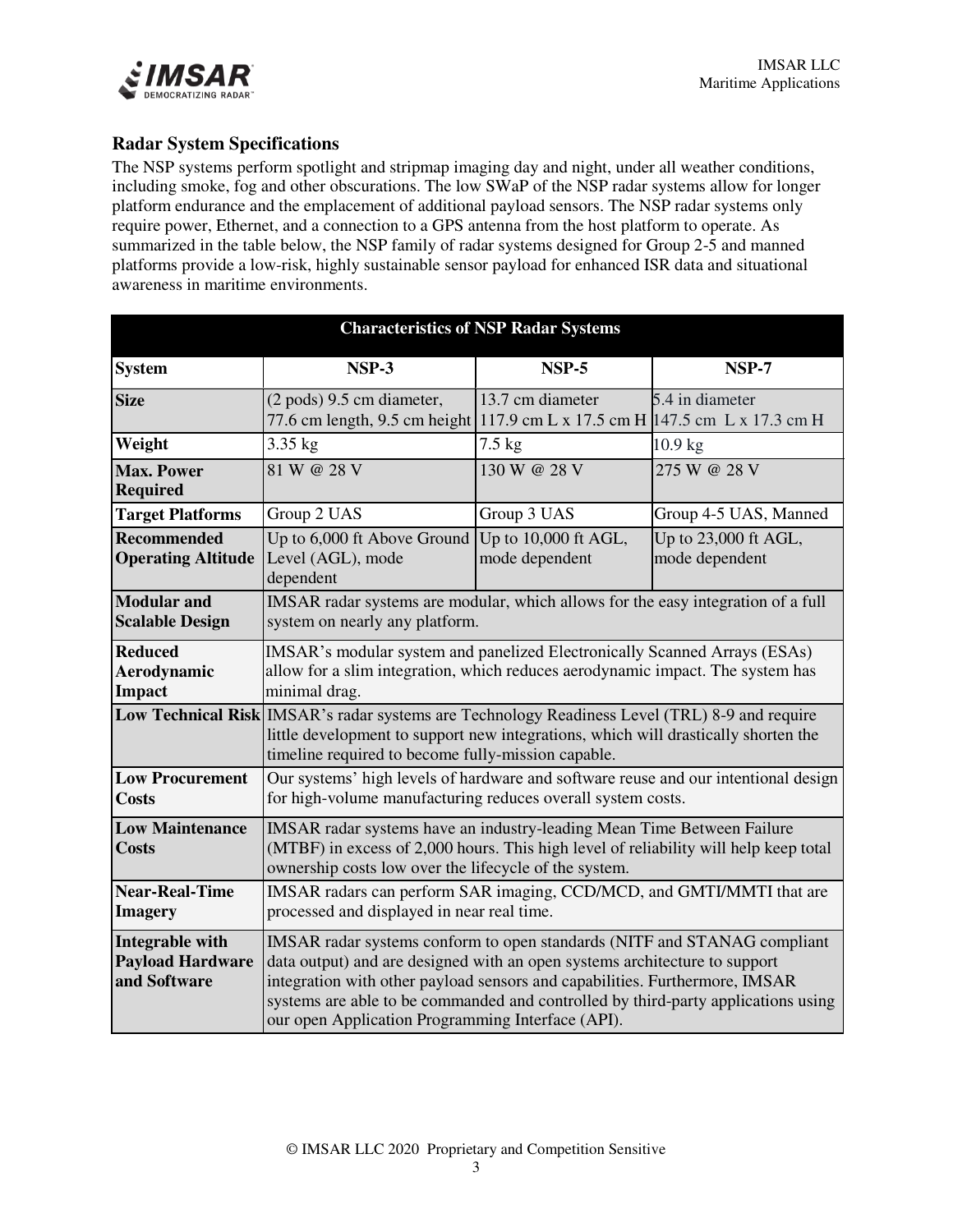

## **Radar Modes and Capabilities**

IMSAR radar systems complement other onboard sensors, such as Electro-Optical/Infrared (EO/IR), to provide valuable, actionable intelligence even in low-visibility environments. In addition, the radars can cross-cue EO/IR sensors to further identify targets of interest. Among their capabilities, the NSP radar systems can collect high-resolution SAR imagery, detect subtle changes in the landscape, and detect and track moving targets. To support maritime missions, the NSP family of radar systems are capable of multiple modes, including variable-resolution SAR imaging, Coherent and Magnitude Change Detection (CCD/MCD), Ground and Dismount Moving Target Indication (GMTI/DMTI), Maritime Moving Target Indication (MMTI), Automatic Target Recognition (ATR), and SAR Motion Video (SMV). The following high-TRL capabilities are available on the NSP family of systems.

#### **General Radar Modes**



**SAR Imaging** 

Using the movement of the airborne platform, the radar system synthesizes very large apertures to produce fine-resolution imagery. TRL-9



**CCD/MCD** 





**GMTI/DMTI** 

Detects and tracks moving ground targets over a wide area. TRL-8



**MMTI** 

Uses a wide-area search to detect and track moving targets in maritime environments. TRL-9



**ATR** 

Uses algorithms to recognize targets or other objects based on data obtained from the sensor. TRL-6



**SMV** 

Produces a Full-Motion Video (FMV)-like live stream of the radar imagery. TRL-8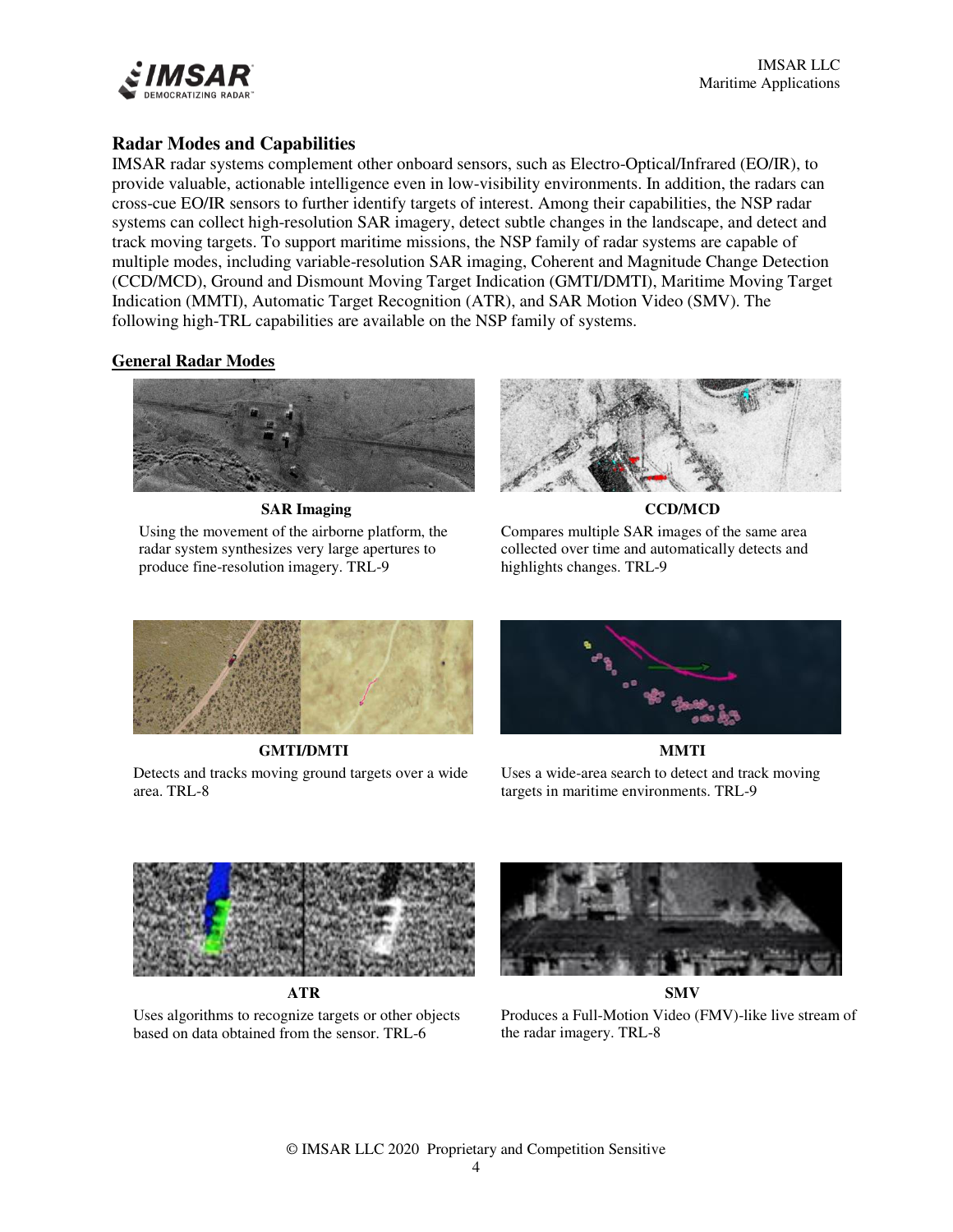

#### **Maritime Radar Capabilities**

#### **SMV**

IMSAR has also demonstrated that the SMV mode is a valuable tool in maritime applications. IMSAR has collected SMV over maritime vessels and found the mode to be useful in finding and classifying them as well as identifying features on a larger vessel. SMV has also proved useful in assisting a Full-Motion Video (FMV) sensor maintain custody of a target in intermittent weather conditions and through maritime haze and glare. Figure 6 illustrates IMSAR SMV mode capabilities through a series of screen captures taken from real-time sensor video feeds during a side-by-side SMV and FMV data collection event monitoring large maritime targets of opportunity.



*Figure 6: SMV Data Collection in a Maritime Environment. Real-time data was collected from both an IMSAR NSP radar system's SMV mode (upper screens) and an MX-15 optical full-motion video camera (lower screens) of a large vessel. Although the optical images were at times obscured by fog, the IMSAR radar penetrated the fog to obtain SMV images. (NOTE: The optical camera images show telescopic on the left and wide angle on the right).*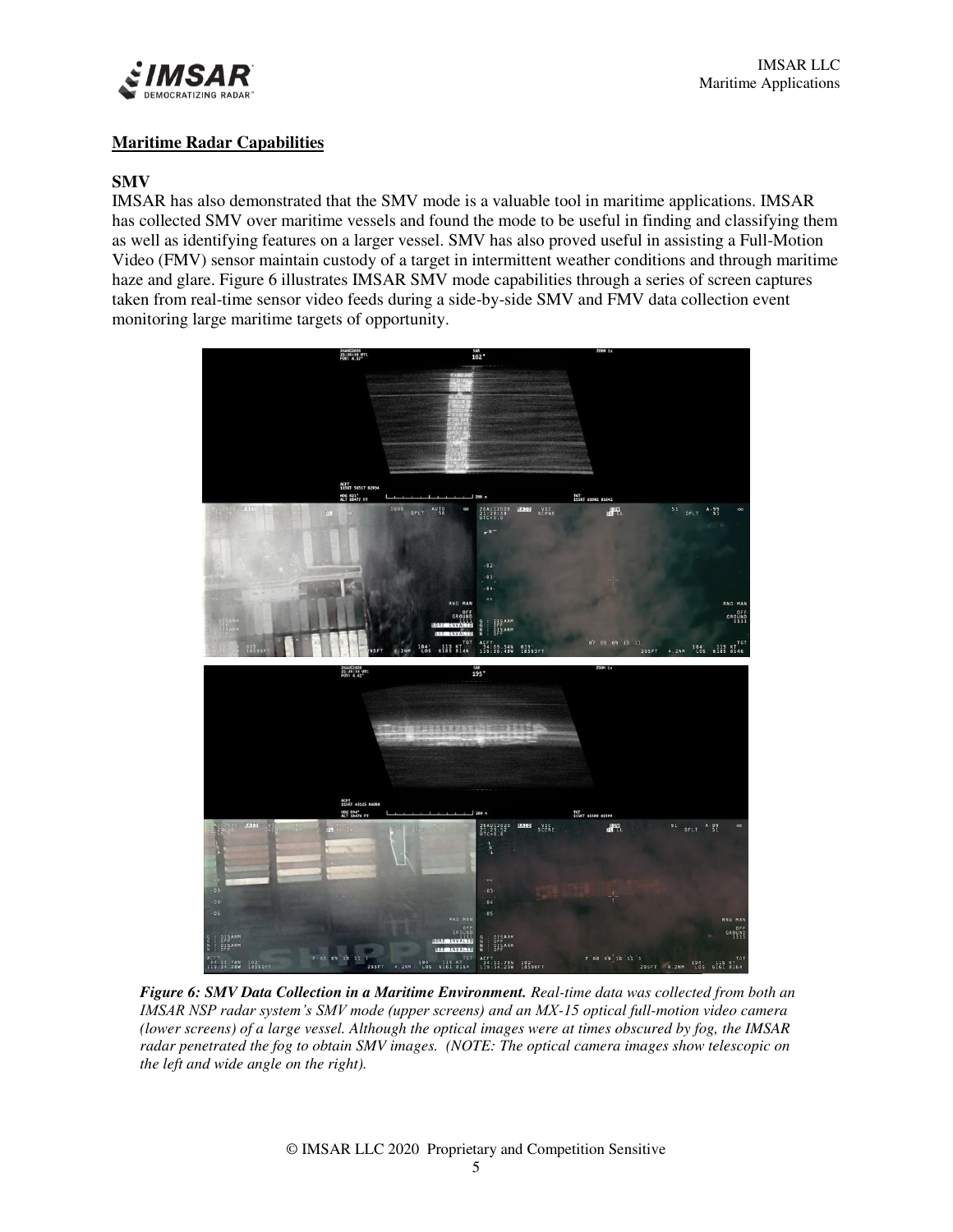

### **ISAR**

IMSAR has advanced our radars' multimode capabilities to include a Sector Scan mode, which will improve detection ranges and increase flexibility in mission execution, and a real-time Inverse Synthetic Aperture Radar (ISAR) processing mode, which will enable high resolution imaging of moving vessels for mensuration and classification. The ISAR mode enhancement, in which two-dimensional, high resolution images of maritime targets can be generated, is a valuable advantage in maritime applications, since it relies on the motion of targets on water rather than the movement of the radar to generate images. Figure 5 shows data processed with our ISAR capability.



*Figure 5: ISAR Data from Maritime Collection with the NSP-7. These ISAR images (left: 0.1m resolution) and (right: 0.3m resolution) were taken of the craft pictured in the center, with the following specifications: 10,000' AGL, 25-degree depression/grazing angle, 4 mile standoff range, sunny conditions.* 

#### **Other Maritime Patrol Characteristics**

IMSAR's NSP radars have demonstrated their performance as effective Maritime Patrol Radar systems with the following characteristics:

- Provide right- and left-facing coverage areas scanning up to +/- 60 degrees in azimuth for a total of up to 240 degrees azimuth coverage, installation dependent (Figure 7)
- Provide a Maritime Moving Target Indication (MMTI) mode capable of performing focused and wide-area searches (Figure 8)
- Provide high-resolution SAR imagery of maritime and littoral environments (Figure 9)



*Figure 7: The Dual-Sided Scanning Capability of the NSP Family of Radar Systems, Shown in Azimuth (left) and Elevation (right)*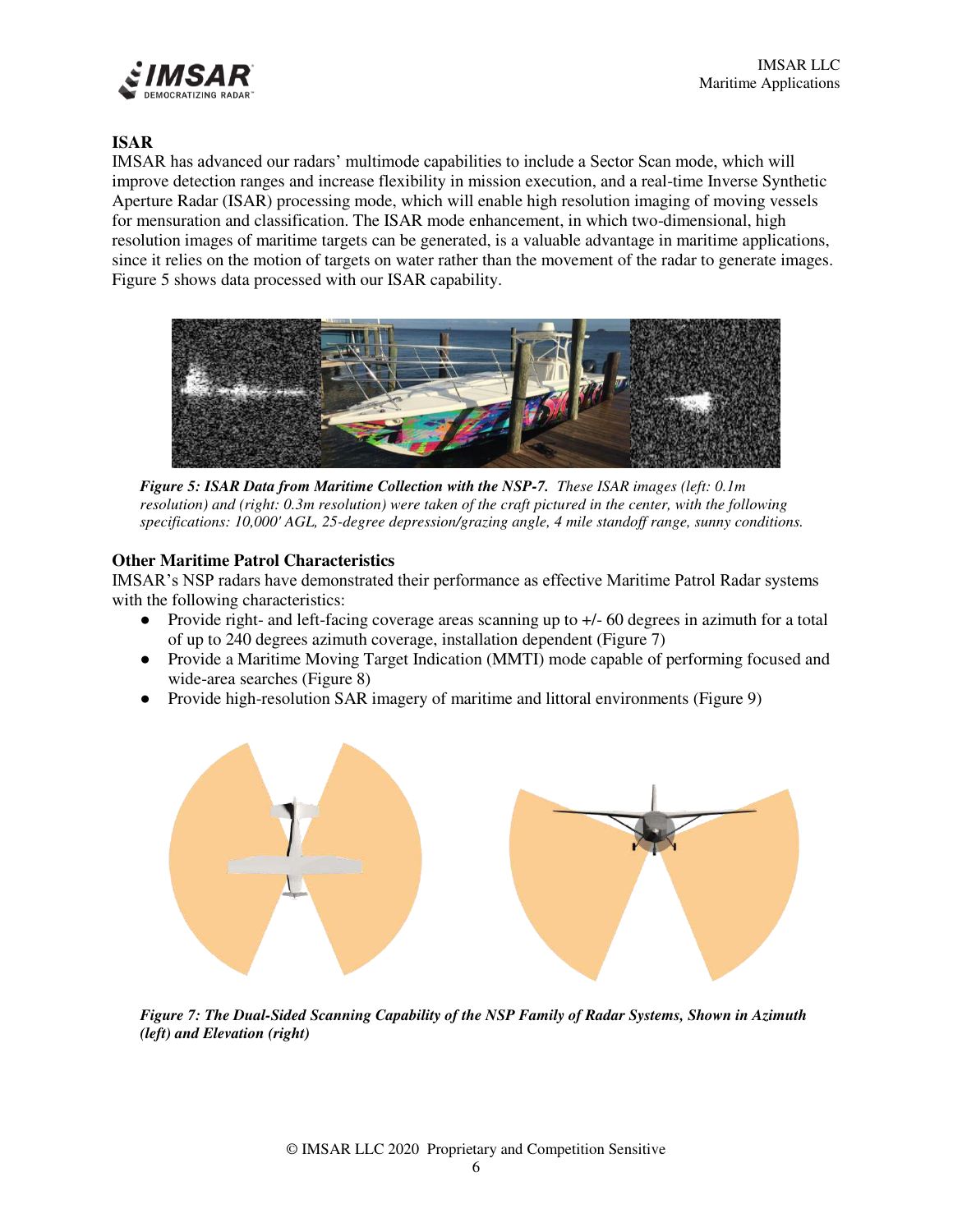



*Figure 8: (Top) Detection and Tracking of Vessels, with AIS Data to Corroborate. MMTI mode uses Doppler to automatically search for, detect, and track moving targets and other objects in maritime and littoral environments. MMTI can be used to perform a focused search by commanding the radar to continuously monitor a preselected area of interest, or perform a wide-area search in which the radar uses a scan pattern to search a wide area. NOTE: The targets depicted in this diagram were targets of opportunity, and the detection ranges do not represent the maximum ranges of IMSAR radar system capabilities.*



*Figure 9: Actual SAR Ocean Imagery from an IMSAR Radar System. This image shows the radar's ability to produce real-time high resolution SAR imagery products useful for detecting and locating surface vessels in the scene.*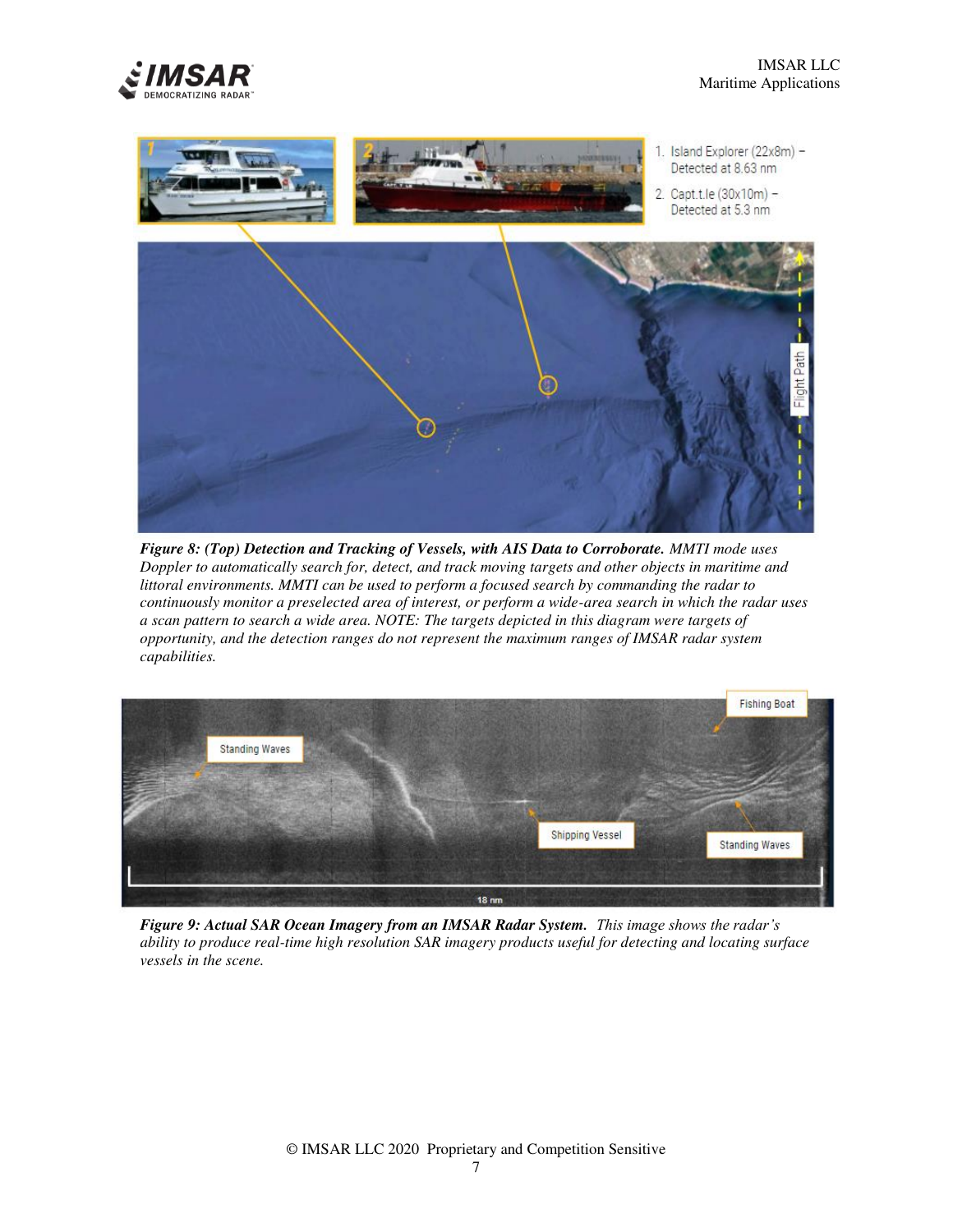

## **IMSAR Radar Performance**

In maritime and littoral environments, IMSAR has tested the performance of its MMTI mode. The performance data below represents predicted performance of the NSP-3, NSP-5, and NSP-7 MMTI modes against relevant targets of interest based on actual data obtained during internal testing.

| <b>MMTI Predicted Performance*</b> |                |                         |                          |                |                         |                          |                |                         |                                 |
|------------------------------------|----------------|-------------------------|--------------------------|----------------|-------------------------|--------------------------|----------------|-------------------------|---------------------------------|
| <b>System</b>                      | <b>NSP-3</b>   |                         | <b>NSP-5</b>             |                | NSP-7                   |                          |                |                         |                                 |
| <b>Target Type</b>                 | Range<br>(NMI) | Swath<br>Width<br>(NMI) | Coverage<br>$(NMI^2/Hr)$ | Range<br>(NMI) | Swath<br>Width<br>(NMI) | Coverage<br>$(NMI^2/Hr)$ | Range<br>(NMI) | Swath<br>Width<br>(NMI) | <b>Coverage</b><br>$(NMI^2/Hr)$ |
| Raft                               | 3.5            | 3                       | 150                      | 6.5            | 6                       | 480                      | 9              | 8                       | 1200                            |
| <b>Fishing Boat</b>                | 4.8            | 4.1                     | 205                      | 8.5            | 8                       | 640                      | 12.5           | 11                      | 1650                            |
| Yacht                              | 8.3            | 7.7                     | 385                      | 14.5           | 13.5                    | 1080                     | 21             | 19.5                    | 2925                            |
| <b>Container</b><br><b>Ship</b>    | 17.5           | 15.5                    | 775                      | 30             | 27                      | 2160                     | 41             | 38.5                    | 5775                            |
| <b>Super Tanker</b>                | 35.5           | 33.5                    | 1675                     | 55             | 51.5                    | 4120                     | 73             | 69                      | 10,350                          |

\*Assumption for NSP-3: Operating Altitude = 3,000 ft; Speed = 50 KTAS; NSP-5: Operating Altitude = 6,000 ft; Speed = 80 KTAS; NSP-7: Operating Altitude = 18,000 ft; Speed = 150 KTAS

### **Radar Interfacing and System Configuration**

IMSAR's graphical and intuitive Lisa 3D Command and Control (C2) and Processing, Exploitation, and Dissemination (PED) software enables an operator to control the radar, cue other onboard sensors, and integrate with the platform's mission system for real-time data processing (Figure 10). IMSAR has also developed a radar control and data-display Application Programming Interface (API) to support integrations with popular third-party mission management software programs.

An IMSAR radar system consists of an aerodynamic pod or other customized configuration containing the radar components, an imagery processing server, and a mission computer with Lisa 3D software installed for radar control and data analysis. All of these system components are linked through a simple Ethernet connection. As shown in Figure 11, we have a variety of server options to meet the requirements of manned and unmanned maritime ISR missions.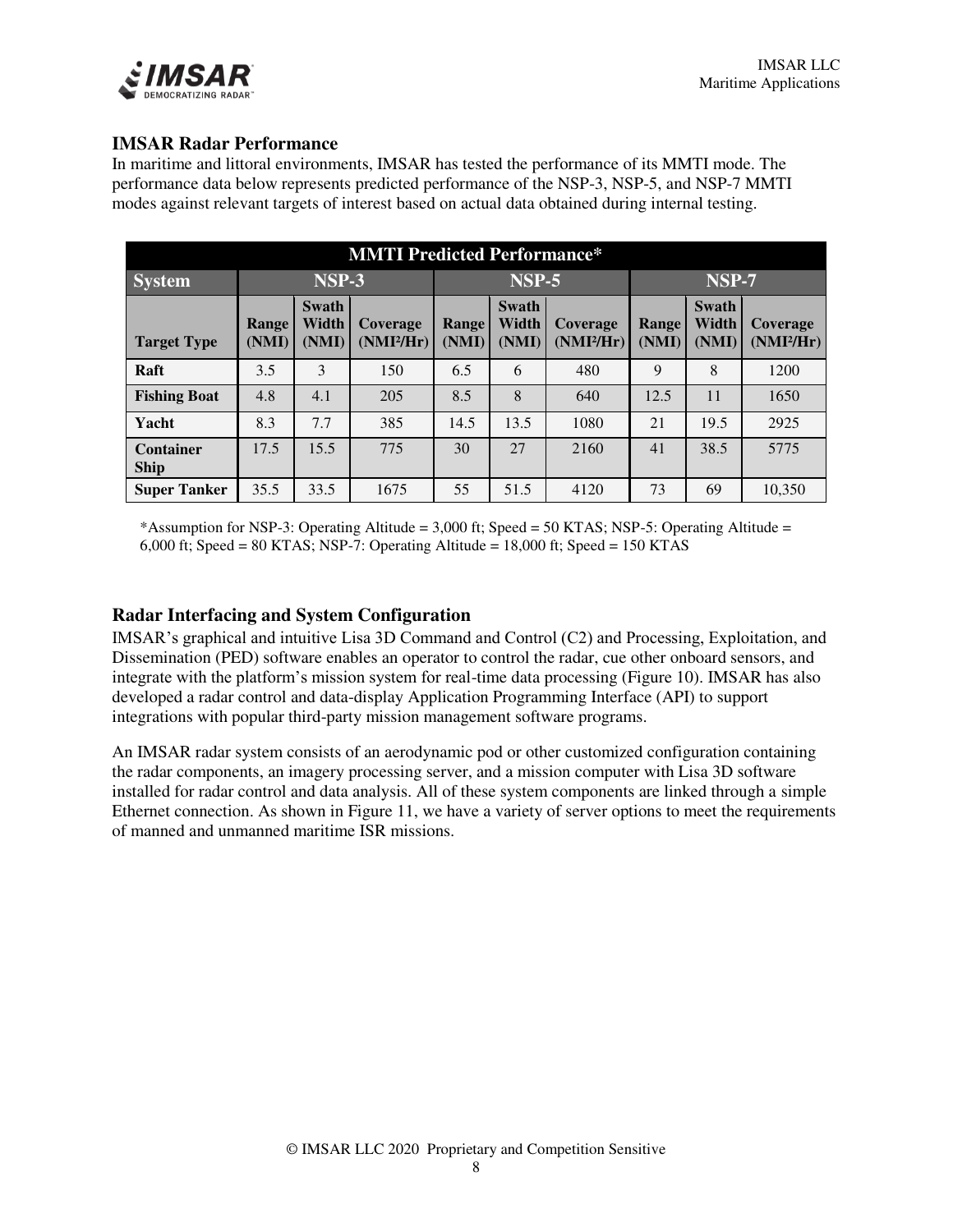



*Figure 10: Lisa3D C2 and PED User-Interface. In Lisa 3D, sensor data can be overlaid on an existing 3D optical map or represented with icons to make data easy to understand. Operators can annotate and mark sensor data, and Lisa 3D will automatically highlight the annotations and marks on the map, timeline, and calendar.* 



*Figure 11: Complete IMSAR Radar System*